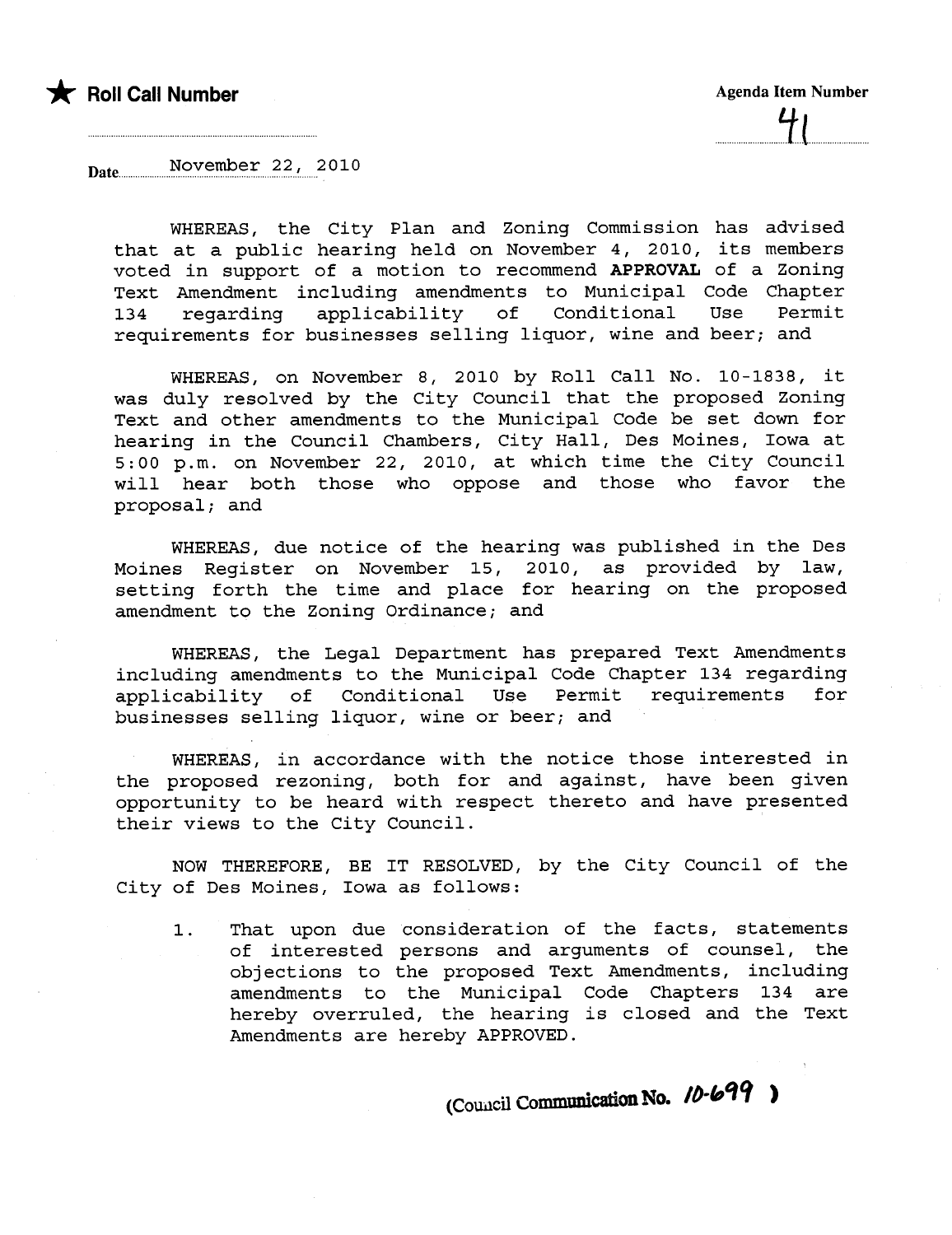

 $.71$ 

Date November 22, 2010

 $-2-$ 

MOVED by to<br>Appropriate to the Municipal Gode Text Amendments to the Municipal Code, of the ordinance. adopt and approve the subject to final passage

FORM APPROVED:

Michael F. Kelley Assistant City Attorney

| <b>COUNCIL ACTION</b> | <b>YEAS</b> | <b>NAYS</b> | <b>PASS</b> | <b>ABSENT</b>   | <b>CERTIFICATE</b>                                                                                                                                                                                                                                                                                       |  |  |  |  |  |
|-----------------------|-------------|-------------|-------------|-----------------|----------------------------------------------------------------------------------------------------------------------------------------------------------------------------------------------------------------------------------------------------------------------------------------------------------|--|--|--|--|--|
| <b>COWNIE</b>         |             |             |             |                 |                                                                                                                                                                                                                                                                                                          |  |  |  |  |  |
| <b>COLEMAN</b>        |             |             |             |                 | I, DIANE RAUH, City Clerk of said City hereby<br>certify that at a meeting of the City Council of<br>said City of Des Moines, held on the above date,<br>among other proceedings the above was adopted.<br>IN WITNESS WHEREOF, I have hereunto set my<br>hand and affixed my seal the day and year first |  |  |  |  |  |
| <b>GRIESS</b>         |             |             |             |                 |                                                                                                                                                                                                                                                                                                          |  |  |  |  |  |
| <b>HENSLEY</b>        |             |             |             |                 |                                                                                                                                                                                                                                                                                                          |  |  |  |  |  |
| <b>MAHAFFEY</b>       |             |             |             |                 |                                                                                                                                                                                                                                                                                                          |  |  |  |  |  |
| <b>MEYER</b>          |             |             |             |                 |                                                                                                                                                                                                                                                                                                          |  |  |  |  |  |
| <b>MOORE</b>          |             |             |             |                 | above written.                                                                                                                                                                                                                                                                                           |  |  |  |  |  |
| <b>TOTAL</b>          |             |             |             |                 |                                                                                                                                                                                                                                                                                                          |  |  |  |  |  |
| <b>MOTION CARRIED</b> |             |             |             | <b>APPROVED</b> |                                                                                                                                                                                                                                                                                                          |  |  |  |  |  |
|                       |             |             |             |                 |                                                                                                                                                                                                                                                                                                          |  |  |  |  |  |
|                       |             |             |             |                 | City Clerk                                                                                                                                                                                                                                                                                               |  |  |  |  |  |
| Mavor                 |             |             |             |                 |                                                                                                                                                                                                                                                                                                          |  |  |  |  |  |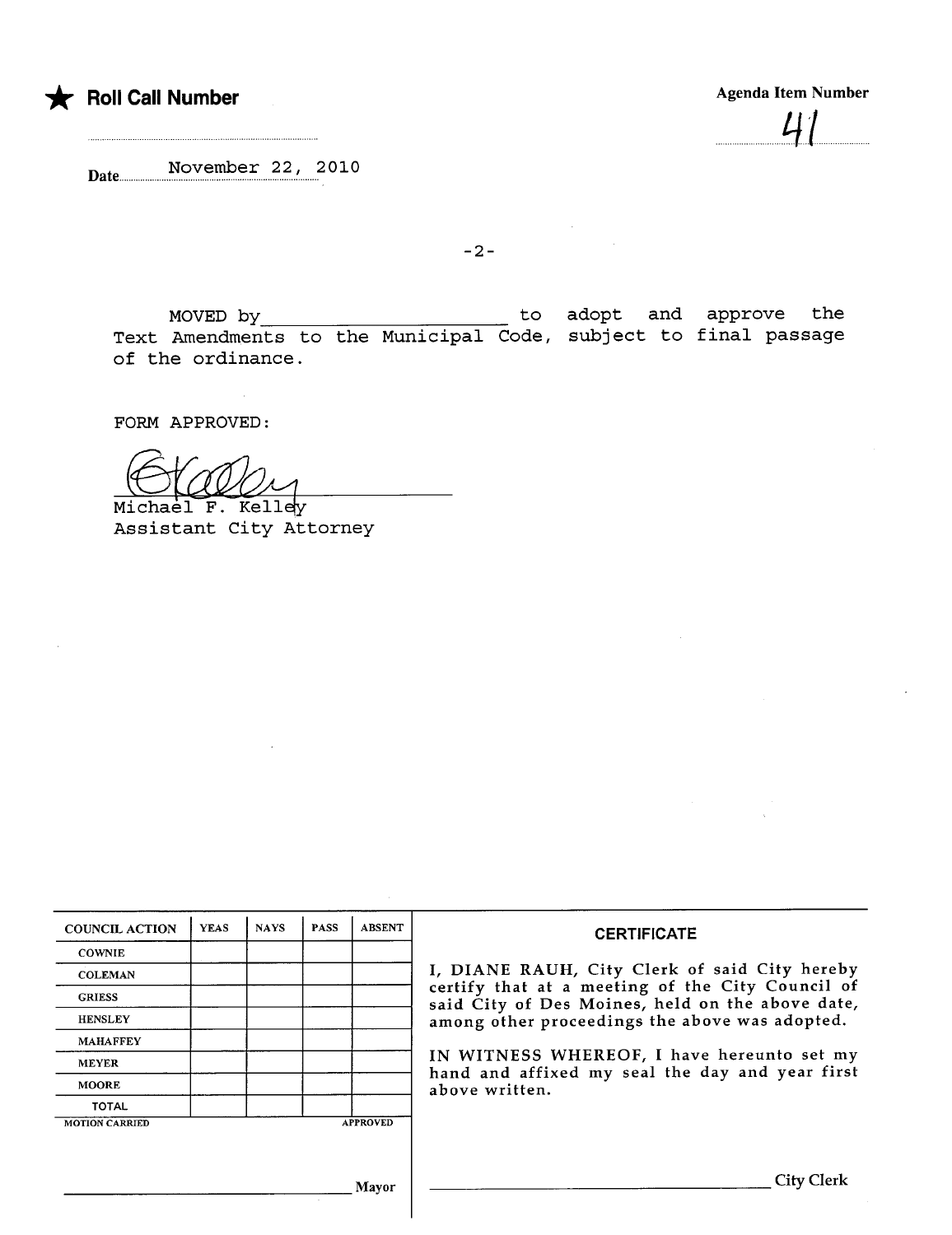November 10, 2010

<u>November 22,2010</u>  $\mathfrak{l}$   $\mathfrak{c}$  to Agenda Item

Roll Call #

Honorable Mayor and City Council City of Des Moines, Iowa

Members:

Communication from the City Plan and Zoning Commission advising that at their meeting held November 4, 2010, the following action was taken:

## COMMISSION RECOMMENDATION:

After public hearing, the members voted 6-4-1 as follows:

|                                                         | <b>Commission Action:</b> | Yes | <b>Nays</b> | Pass | Absent |
|---------------------------------------------------------|---------------------------|-----|-------------|------|--------|
| <b>CITY OF DES MOINES</b>                               | Leisha Barcus             |     |             | X    |        |
|                                                         | JoAnne Corigliano         | Χ   |             |      |        |
|                                                         | <b>Shirley Daniels</b>    | Χ   |             |      |        |
| CITY PLAN AND ZONING COMMISSION<br>ARMORY BUILDING      | Jacqueline Easley         |     | Х           |      |        |
| 602 ROBERT D. RAY DRIVE<br>DES MOINES, IOWA 50309 -1881 | Dann Flaherty             |     |             |      | Χ      |
| (515) 283-4182                                          | John "Jack" Hilmes        | Χ   |             |      |        |
| ALL-AMERICA CITY                                        | Joel Huston               | Χ   |             |      |        |
| 1949, 1976, 1981                                        | <b>Ted Irvine</b>         | Χ   |             |      |        |
| 2003                                                    | Greg Jones                |     |             |      | Χ      |
|                                                         | <b>Jim Martin</b>         |     | X           |      |        |
|                                                         | <b>Brian Millard</b>      |     |             |      | X      |
|                                                         | <b>William Page</b>       | Χ   |             |      |        |
|                                                         | <b>Mike Simonson</b>      |     | Χ           |      |        |
|                                                         | Kent Sovern               |     | v<br>Λ      |      |        |
|                                                         |                           |     |             |      |        |

**APPROVAL** of the proposed text amendment to the zoning ordinance. (10-2010-5.05)

# STAFF RECOMMENDATION TO THE P&Z COMMISSION

Staff recommends approval of the proposed text amendment to the zoning ordinance.

# STAFF REPORT

# I. GENERAL INFORMATION

Chapter 134 of the City Code currently requires a business to obtain a conditional use permit from the Board of Adjustment to sell liquor, wine or beer unless: 1) the business operates as a grocery store or pharmacy at least half of whose gross income is derived from the sale of merchandise other than liquor, wine or beer; or 2) a restaurant, at least half of whose gross income is derived from the sale of prepared food, and food related services.

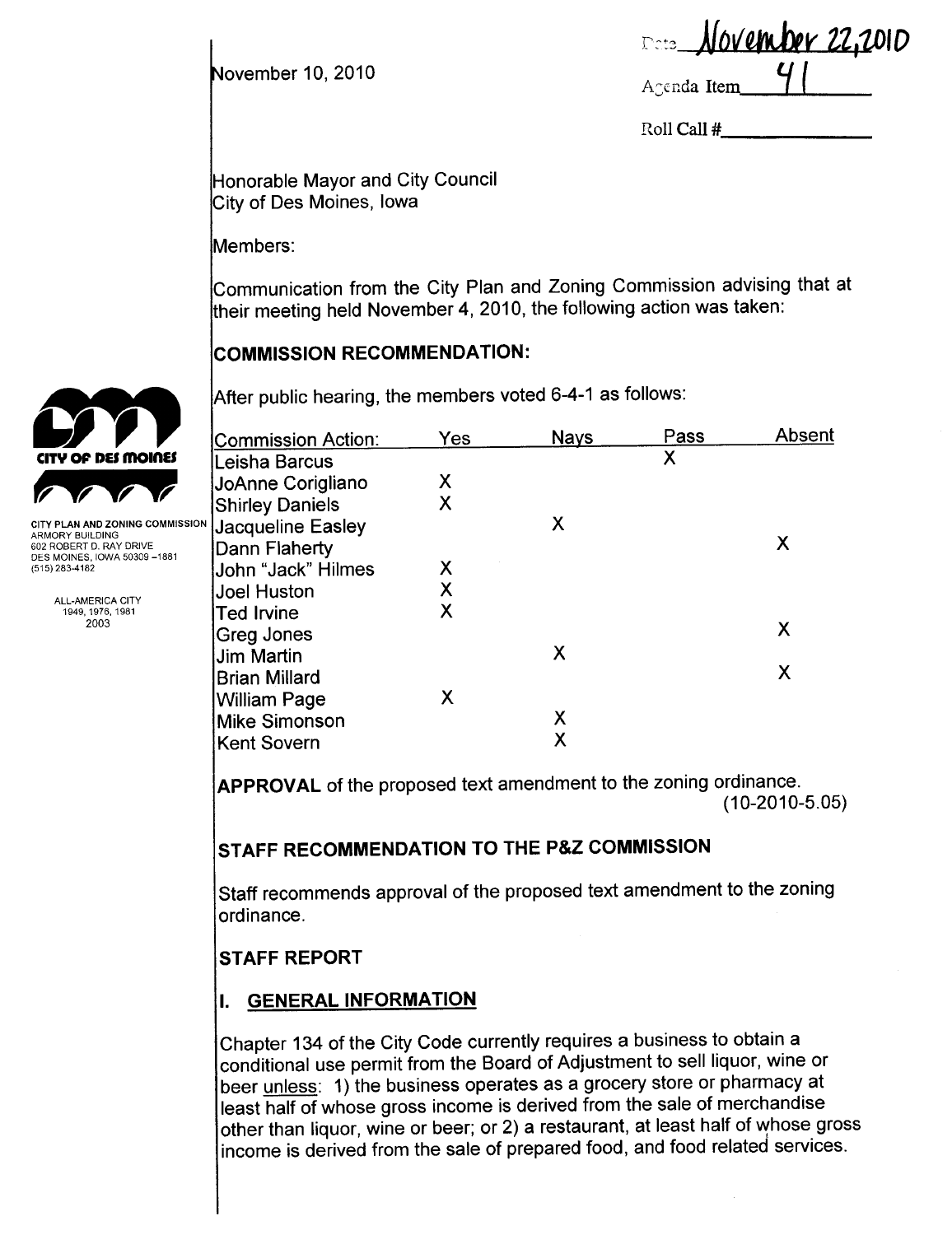Several "convenience stores without fuel sales" have established operations in Des Moines. They have claimed that they are "grocery stores" who derive less than 50% of their revenue derived from the sale of liquor, wine and beer. A significant portion of the remaining income generated by these grocery stores is derived from the sale of tobacco products. Some of the grocery stores have minimal products or inventory for sale other than alcohol and tobacco.

The attached text amendment would modify the exemption for grocery stores and pharmacies to require that at least 60% of gross revenue be derived from the sale of merchandise other than liquor, wine, or beer and tobacco products. The ordinance also allows the City to require the submittal of financial reports necessary to validate compliance with provisions for the exemption of grocery stores, pharmacies and restaurants.

Preliminary research by staff has indicated that traditional grocery stores (i.e. Dahl's, Hy-Vee, etc.) will not likely be impacted by the proposed change. In addition, convenience stores with fuel sales will not likely be impacted by the proposed change. The remedy for any grocery store or pharmacy that does not comply with the terms of the exemption is to apply for a conditional use permit from the Zoning Board of Adjustment. No amendments are proposed to the existing exemption for restaurants.

## II. ADDITIONAL APPLICABLE INFORMATION

On September 13, 2010 the Des Moines City Council approved a motion directing the Legal Department to prepare an ordinance amendment regarding the applicability of Conditional Use Permit requirements for businesses selling liquor wine or beer. The City Council received and filed a report from the Plan and Zoning Commission regarding this issue on October 11, 2010 and directed the Plan and Zoning Commission to hold a public hearing on November 4, 2010. It is anticipated that on November 8, 2010 the City Council will set a date of public hearing for the November 22, 2010 regarding the proposed ordinance.

# SUMMARY OF DISCUSSION

Mike Ludwiq presented the staff report and recommendation.

Brian Millard asked if the 60% sales revenue from non-alcohol or tobacco products applies to all businesses or just the new businesses.

Mike Ludwiq stated the change would apply to new business. However, it would apply to the renewal of existing licenses. It could impact some existing businesses that have licenses currently. The remedy if they can not comply with the 60% requirement when renewing their license would be to go to the Board of Adjustment and request a conditional use permit as a liquor store because they would not qualify as a grocery store, pharmacy, or restaurant.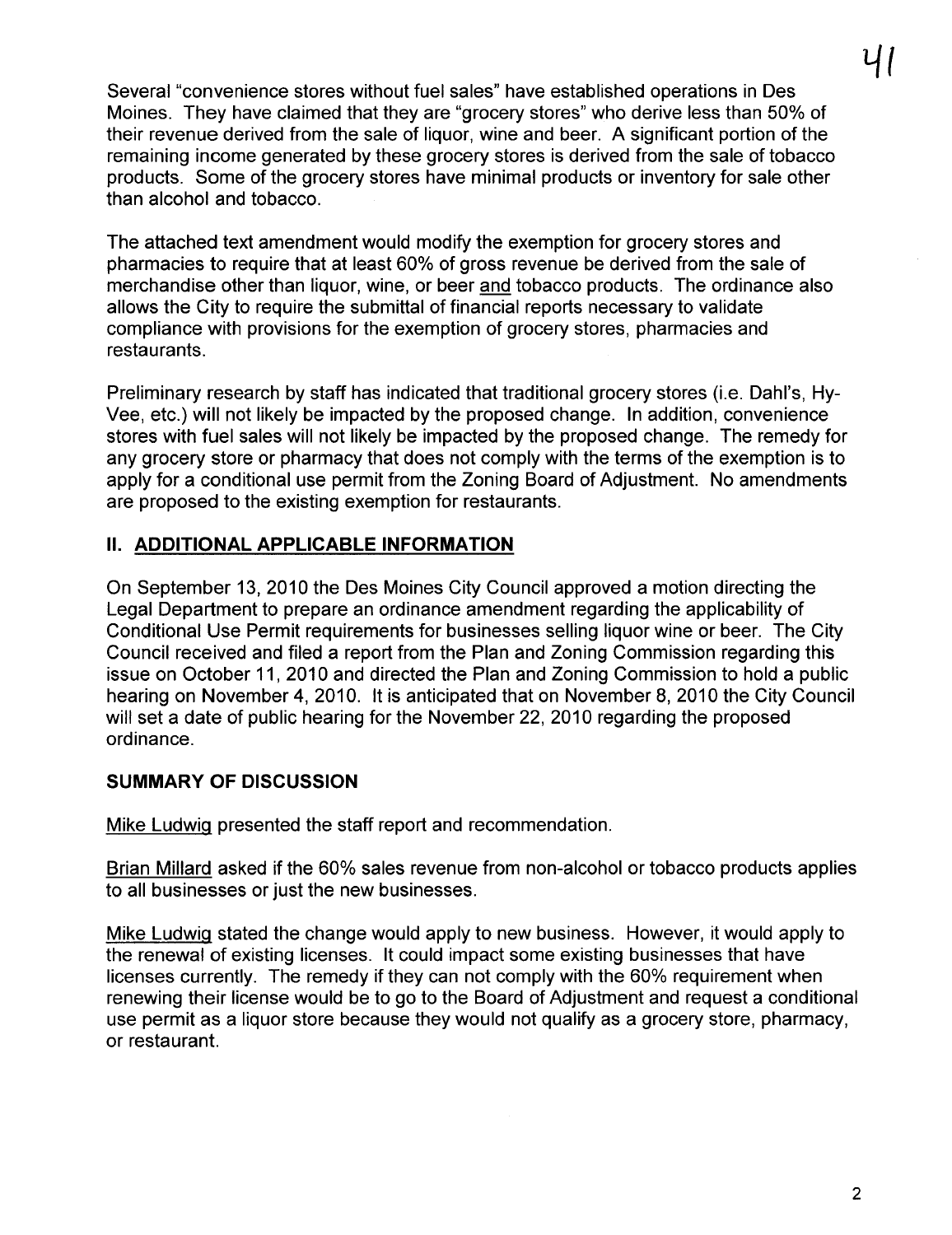Jacqueline Easlev asked when a restaurant is being considered is that also someone who is in the business of catering (i.e. Festival and State Fair) people who sell liquor as a result of their catering business.

Mike Ludwiq stated there are a lot of permutations in what was described. The State Fairground is State property. Therefore, technically the sales on the property are somewhat exempt from the City Zoning Ordinance. In general, a vendor applies for a liquor license for an annual basis or event basis. At the time they come in for their renewal, this ordinance would require a sign off by the zoning enforcement officer that they comply with the ordinance. They would either have to submit a certification that they meet that 60% threshold requirement or they would have to demonstrate that they have a conditional use permit from the Board of Adjustment for a liquor store before they can be reissued that license.

## CHAIRPERSON OPENED THE PUBLIC HEARING

The following spoke in favor of the ordinance:

Bill Cappuccio 1084 24<sup>th</sup> Street stated that he is pleased that the City is considering this ordinance. However, smaller stores with liquor licenses would very likely dedicate a disproportionate amount of their available shelf and cooler space to alcohol products. Under the current proposal, it may be difficult to determine what percent of a new licensee's sales will be alcohol and tobacco related until after an audit is submitted, and probably would not happen until it has been open for some time. He would like to suggest the following additional amendment that to require such businesses with less than 3000 square feet of floor space to request a conditional use permit from the Board of Adjustment.

Kent Sovern noted that before they could operate legally in the City of Des Moines, they would have to prove something that they don't have the sales to prove.

Bill Cappuccio stated yes but the City of Des Moines would not be the only community that does this. The City of West Des Moines defines anything that is less than 5000 square feet to be a convenience store and is required to get a conditional use.

Monica Wilke-Brown 1069 27<sup>th</sup> Street, stated she has been working with the Drake Neighborhood Association as a resident, and raises a family in the community. In her professional status she has spent the last nine years working in substance abuse prevention and currently is the Director of Community Services at Employee and Family Resources, which is on the corner of MLK & Clark. Her concerns are the number of alcohol retailers and the ease in which they can get a liquor license. Therefore, she thinks the changes are excellent because they reinforce the point and the spirit of the rules. If someone is a liquor store they should have to get a liquor store license and use that conditional use permit. If they are a true grocery store or pharmacy or restaurant they should be able to get the exemption, but a lot of these stores are not any of the three.

Natalie Schneiders 2419 Cottage Grove, member and employee of CCI located at the corner of MLK & Forest about a block and a half from Forest Mart which is an establishment that would be effected by this ordinance. She has witnessed the crowds that hang out in front of Forest Mart during the day and night and the neighborhood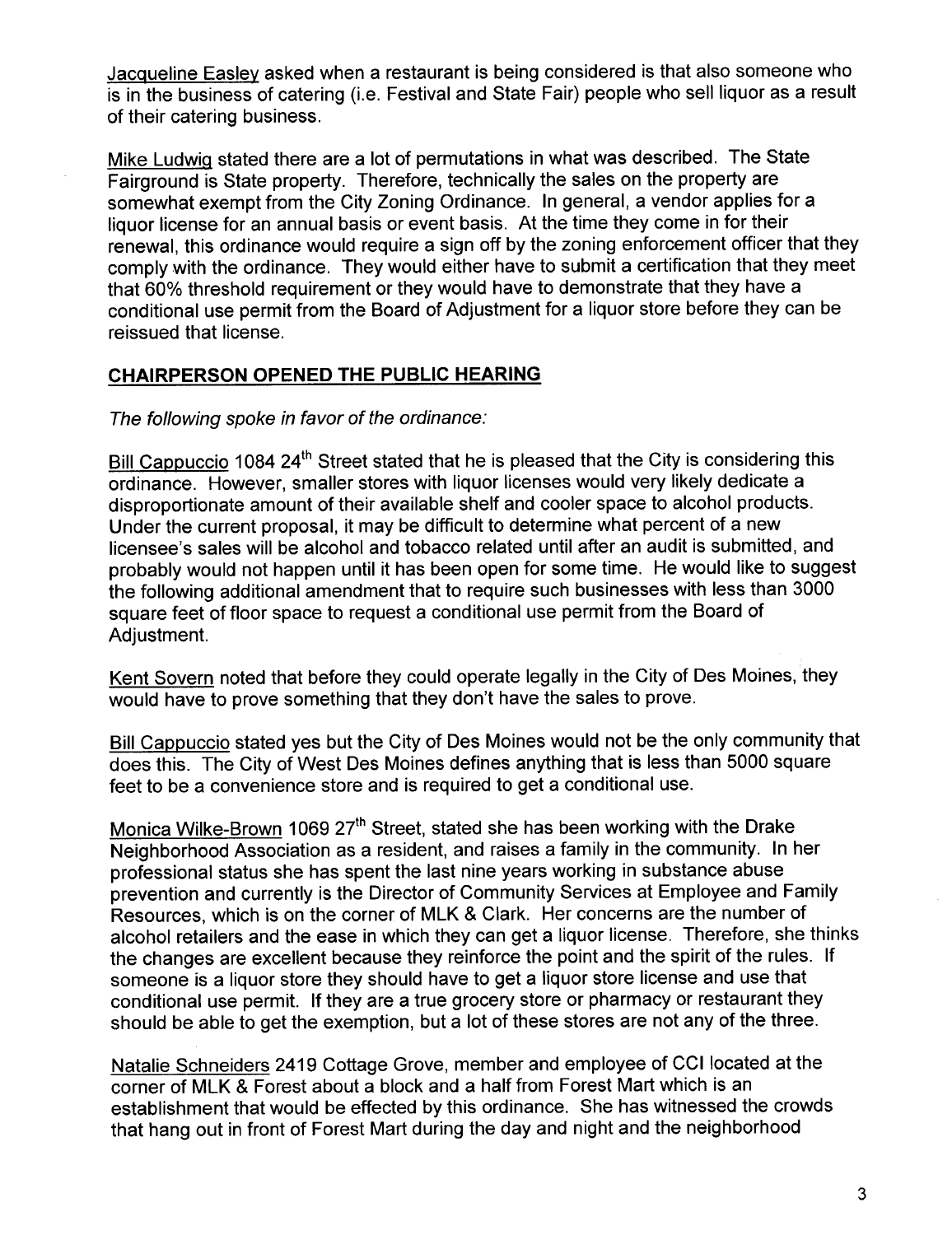residents say they are not neighborhood residents and they are coming from other parts of the City. She encourages the Commission to move forward with this amendment.

#### Brian Milard left the meeting

Frank Affannato 1128 22<sup>nd</sup> Street stated he thinks that the ordinance is good and he strongly supports that it be passed. However, he thinks a condition stating that prior to the renewal of a liquor license for these grocery stores, there be an audit by a CPA to see if they are meeting their requirements of a minimum amount of purchases that are non liquor items.

Robin Ghormley 1427 21<sup>st</sup> Street stated when Forest Mart was being defended at a previous meeting. The Council told that it is the culture of the neighborhood to hang out on the corner. It is not her culture to hang out on the corner. There have been fires set on the neighbor's sidewalks on 21<sup>st</sup> Street, the police have been called and alleged that neighbors have been told unless the owner of the property calls, they really don't want to respond. On any given night she can get up in the middle of the night and see from three to forty people hanging out on the corner of 21<sup>st</sup> and Forest. There is no respect for properties in the neighborhood; there is littering and because Forest Mart provides no parking, there is illegal parking in front of the store impeding rush hour traffic and people who live on 21<sup>st</sup> cannot find a parking space because it is used up by the patrons that go to Forest Mart. Liquor stores that are masquerading as convenience stores are a nuisance and a danger to the neighbors. She asks that the Commission do anything that they can to make it more difficult for these businesses to operate.

Huqh Espey, Executive Director of CCI which is located 2001- 2005 Forest Avenue stated that there is a density issue in the neighborhood and the density issue is they are saturated with a lot of places in the neighborhood that sell alcohol. Therefore, they do not need anymore and the stores that are there need to be well managed and well maintained and respect the neighborhood and neighbors. He supports the ordinance change.

#### The following spoke in opposition of the request.

Valerie Kramer, Attorney representing University Groceries and Forest Market, 1163 24<sup>th</sup> Street stated there are a number of grocery stores in the area, the Kum and Go, the Quik Trip, the Hy-Vee. This ordinance is only targeted towards the convenience stores, the smaller stores, who are using their liquor sales to cover the high cost of operating a grocery store. She believes that the purpose of the ordinance is to eliminate small stores. Then the people will have the Hy-Vee, Dahls, and all the big companies that the City of Des Moines wants. The smaller stores have invested in coolers, they have employees, they have bought real estate, and this proposed ordinance is very damaging to them. Once the smaller convenience stores are taken out, people in the neighborhood will have to find a mode of transportation to get to the bigger stores versus walking to the smaller convenience stores. She fears that just like the cab ordinance, it is designed to keep the bigger cab companies in business and to exclude the smaller cab companies. She thinks the City needs to work with these businesses to create a safer neighborhood and successful neighborhoods have community involvement, which is everybody in the community and not just a handful of people. People have to get together and not point the blame.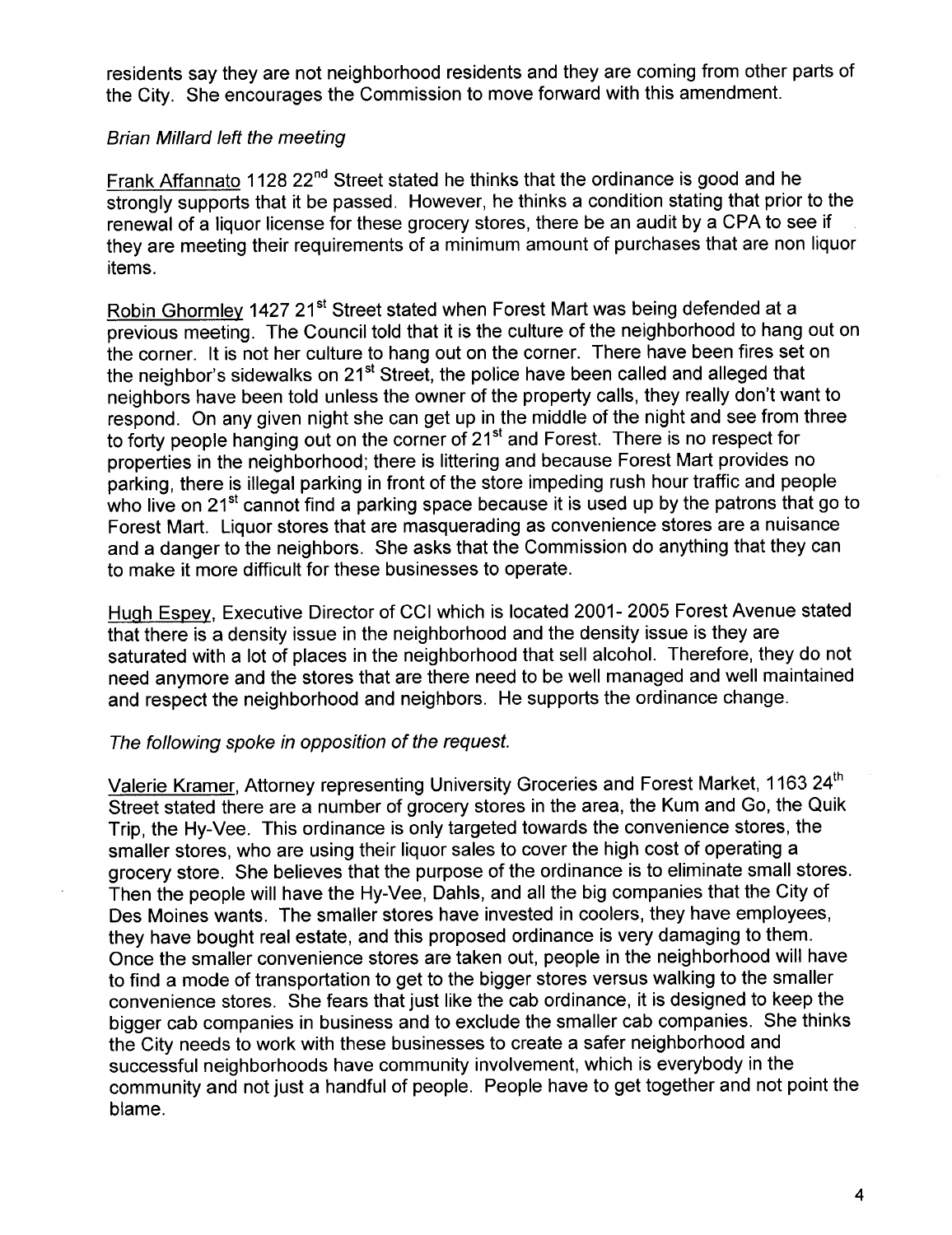Jacqueline Easley agrees with the statement about community involvement and asked if Ms. Kramer or her clients have attended neighborhood meetings to discuss ways to make the neighborhood successfuL.

Valerie Kramer stated that no one has invited her or any of her clients to come to any community meetings. They invited University Groceries and they told them what they had to do, it was not community involvement. They were ordering them to get rid of some videos that were not "tasteful", so they took them out of there.

Sam Neqra 2127 Martin Luther King, owner of four convenience stores stated that he has been a business owner since 2003 and has never had any problems. There are two businesses that have a problem, why is the City trying to close all of the convenience stores. His stores are kept clean in and around them and he does not think the 60% requirement is fair. They do not sell just beer and liquor people come in his stores to buy groceries. They do sale 50% of groceries and do not think it is fair to go to 60%.

Jacqueline Easley asked if all his convenience stores are located in Des Moines.

Sam Neqra stated yes, they are.

John Trunkle 102 NE Grand Street, Ankeny works for a wholesale company that supplies Sam Negra with all of his goods in the store. Someone like Sam makes a big investment into his business based off the criteria that Polk County and the State of Iowa has set in the past and he does not think it is fair to Sam that midway through the game the rules are changed. He could stand to lose a lot of money. Sales have gone up on groceries and there is a risk from the number groceries he put in his stores because if his clientele does not buy those groceries, he is stuck with them. He is much more than a liquor store, he has talked about opening delis in his convenience stores to help increase his business. If he goes out of business and the building is empty, what will happen with crime, littering, and loitering?

James Swacker 904 E. 29<sup>th</sup> Street, representing the Last Stop Beverage and his concern is not being grandfathered in and not having a conditional use permit. He has been there for 22 years and he did not need it when he got there. For those who run a good business why are they not grandfathered in after that long time, why do they need a conditional use permit? He does not claim to be anything other than a liquor store and cigarette outlet. What impact will this proposed ordinance have on his business?

Mike Ludwiq stated that under the proposed ordinance when he came to renew his liquor license he would either have to demonstrate that he has a conditional use permit for a liquor store, or would have to go to the Board of Adjustment to obtain that conditional use permit before he could renew his license through the Clerk's office.

James Swacker asked what would happen if his license is not approved after 22 years with no problems.

Mike Ludwig stated that would be up to the Board of Adjustment to grant the conditional use permit, but if the applicant demonstrates he has not had any issues and has been in business for 22 years he would think that those would be good track records to demonstrate to the Board of Adjustment.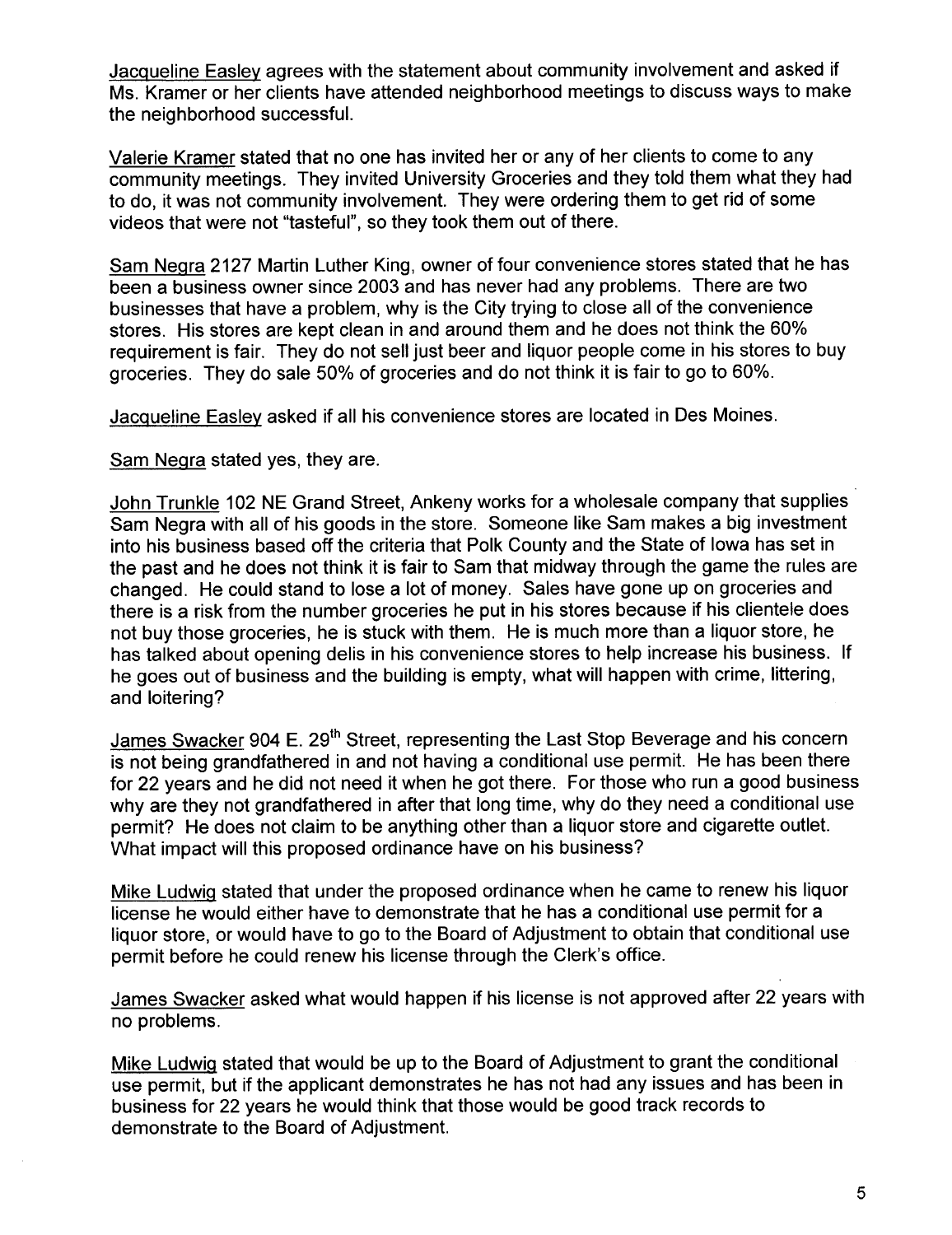Julie Alexander 1000 14<sup>th</sup> Street, Altoona, Iowa, she works for Tobacco Outlet Plus stated they are responsible and very involved with the community. Their stores are age restricted, children are not allowed in the stores, the areas are well lit and well maintained. During the flood the store she works in was involved with numerous charitable activities for the community and all these stores are not bad stores. She thinks that many are being punished for the mistakes of the few.

Abdul Jalali, owner of Forest Market 2105 1<sup>st</sup> Avenue stated he has called the police to have people leave and not stand around his business, but they come back once the police leave and he has talked to a lawyer. What can he do? He came here to make a better life. He works everyday and is doing the best he can. He does sell more groceries than liquor in his store and it was not their intention to disturb the neighborhood with noise, litter, or loiter. To sell 60% groceries wil be a little hard for him.

Kittie Peacock 2552 Des Moines Street manages a cigarette outlet on E. University Avenue. She stated that she has worked for the owners for 10 years and they have recently spent a tremendous amount of money expanding, improving and going into a building that sat empty for a long time. They provide jobs for the neighborhood, they pick up their lot and are part of the neighborhood fiber and they do not have a lot of trouble.

Don McMatthew 4538 Lower Beaver Road stated that all stores do not have violent issues. It should be based on how many police calls are sent to each store. Why should everyone be penalized over one store? It should have the same rules as bars as it relates to the number of police calls.

Mariane Hoaque 3136 6<sup>th</sup> Avenue, manager for the Tobacco Outlet Plus' stated they are restricted stores. They do not allow children and question what kind of guidelines are going to be used to define a nuisance? How many offenses? What type of offenses? They have not been given any idea of what is being asked of them. There should be some type of exemption if their store does not let children in.

Kent Sovern mentioned that the conditions for a nuisance are not changed by the proposed ordinance. It only changes the standard of what requires a conditional use permit.

Mike Ludwig offered to go through the criteria that are currently in the code for businesses selling liquor, wine and beer that are subject to conditional use.

Kent Sovern suggested that Mike Ludwig wait until after the last person speaks.

Richard Alexander 7504 SW 17<sup>th</sup> Street, property on 1419 23<sup>rd</sup> stated he has never seen any problems at the grocery store on the corner and he thinks there needs to be a store there and the store owner is trying.

Jerry Braatz 640 SE Prairie Park Lane, Waukee, lA, works for Dial Distributing and he is here to testify to the group of people, who are all his customers and dear friends who are very hard working. Mr. Sam Negra purchased the old Quick Shop on MLK and Hickman. It was deserted, it was beat up, and all kinds of people standing outside of it. There was a transformation once Mr. Negra purchased it. His Tobacco Outlets are very well run, age restricted, clean, and professional. Please don't put too many limitations and constraints on those that are doing a good job because of the ones that are not.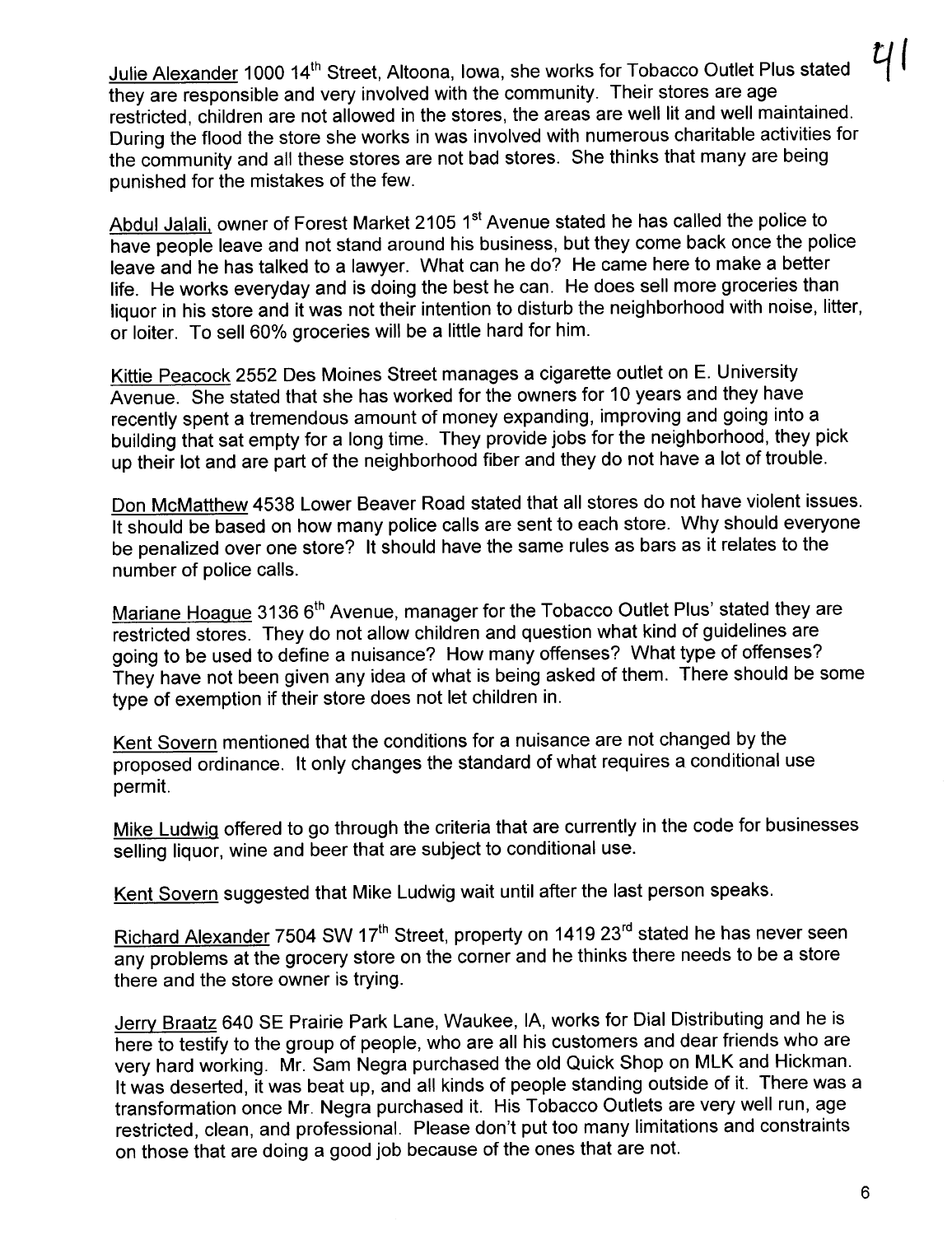## CHAIRPERSON CLOSED THE PUBLIC HEARING

Mike Ludwiq stated he could outline some of the provisions of the ordinance, including the criteria for review of conditional use permit as well as, to address the question about whether or not an audit by a CPA would be required. Under the proposed ordinance Section 134-954; subparagraph 2 it states that a business that declares a use as a grocery store, pharmacy, or restaurant shall be required to submit, upon demand from the zoning enforcement officer, an audit prepared and verified by a certified public accountant stating the percentage of gross revenue of the business derived from sales of liquor, wine, beer, tobacco products, other merchandise and food related services. The criteria for a conditional use permit have not changed. They are existing conditions or existing terms for conditional use permits that bars and taverns have to comply with as well as, liquor stores: 1) The proposed location, design, construction and operation of the use adequately safeguard's the health, safety, and general welfare of persons residing in the adjoining or surrounding residential area; 2) The business is sufficiently separated from the adjoining residential area by distance, landscaping, walls or structures to prevent any noise, vibration or light generated by the business from having a significant detrimental impact upon the adjoining residential uses; 3) The business will not unduly increase congestion on the streets in the adjoining residential area; and the operation of the business will not constitute a nuisance.

When a conditional use is granted by the board, there are some special conditions that can be required by the board to ensure that the criteria are satisfied: 1) Parking areas provided for the use of customers of the business shall be illuminated at an intensity of one foot candle of light on the surface of the parking lot at all times; 2) the business shall comply with the existing code regarding noise control, (there are noise decibels limits for various hours of the day); 3) no sale of alcohol beverages shall be made from a drive-through window (he knows that one of the citizens that spoke tonight has the only business in Des Moines that actually has a drive through window for alcohol sale); 4) Litter and trash receptacles be located on the property in convenient location, the operators will remove all trash and debris from the premises and adjoining public areas on a daily basis; and 5) the conditional use permit is subject to amendment or revocation if the operation of the business becomes a nuisance or exhibits a pattern of violating the conditions set forth. It would not just be an administrative decision to revoke a conditional use permit; it would be a public hearing if the zoning enforcement officer determines at any time that the operation of such business is exhibiting a pattern as a nuisance. They would schedule a reconsideration of that conditional use permit with the Board of Adjustment and there would be notice mailed to the applicant as well as property owners within 250 feet of the property. The Board of Adjustment would hold a hearing and based on the evidence of that hearing determine whether or not to amend or revoke the conditional use permit.

Staff concurs that this does impact numerous existing businesses; many of those businesses probably have not had any problems. However, under our zoning code in order to regulate and deal with problem businesses, unfortunately the rule has to be broad and apply to everybody initially with the hopes that in the future those regulations help us address only the problem businesses.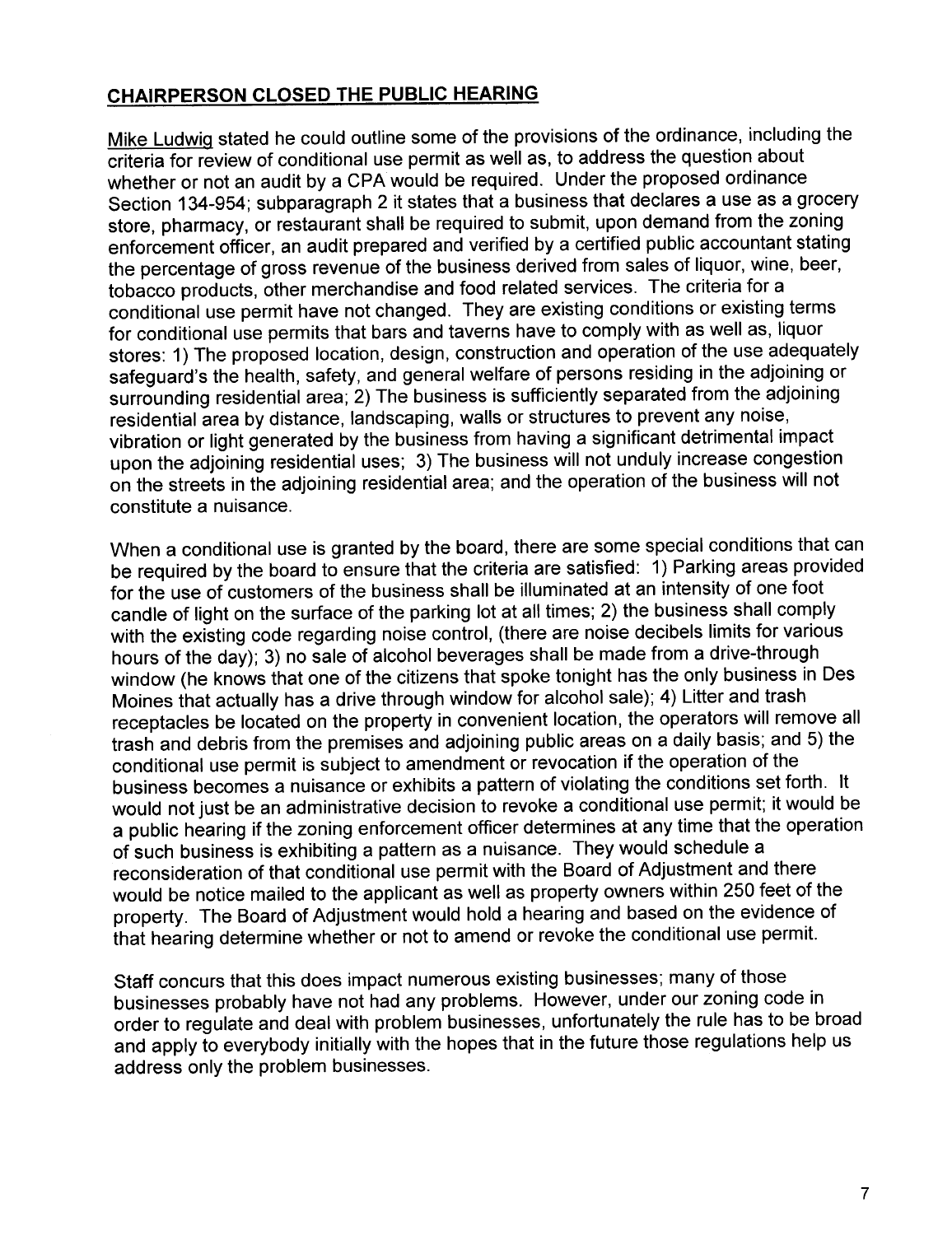Kent Sovern thanked staff for their work and in the R&O Committee he supported it because he thought it should come to the Commission for discussion. He appreciate all of the members of the audience that spoke on this issue and found it compelling as it related to the issue of loitering, trash, and nuisance operations of a business. He does not see that this ordinance does anything to advance the City's authority beyond what it already has. If a business meets the criteria for conditional use ordinance at 50/50 and has issues that are related to nuisance type activity it seems the City has all of the enforcement mechanism it needs. There is no public policy being addressed by this ordinance that is vital to the City's or neighborhood interest. The City already has remedies to take care of the issues.

JoAnne Corigliano stated that if they can go before the Board of Adjustment to maintain what they have she sees no real problem for them. The only thing is they would have to pay the fee to go before the Board of Adjustment.

Will Paqe asked staff to clarify what the changed language would mean in terms of the owners of tobacco product stores. What would they be required to do in the proposed ordinance that they are not doing already.

Mike Ludwig explained that if a tobacco store was only selling tobacco, they would be allowed as a retail use. If they're also selling beer, wine, or liquor as part of their operation they would be required to get a conditional use permit from the Zoning Board of Adjustment.

Shirley Daniels stated she agrees that the proposed text amendment needs to take place. The ordinance needs to be tightened a bit. It is unfortunate that in order to tighten the ordinance that it has to affect those who are not having the issues this ordinance is meant to address. However, sometimes it has to be done in order to deal with the problem area. If businesses are being operated as they should be and they are following those guidelines there should not be much of a change.

Mike Simonson commented that it is helpful to the audience and Council to understand where some people's thinking might be. He concurs with Kent's thinking in what is the difference between 50/50 and 60/40 if they are habitual violators, there are remedies for that. It might be more of an enforcement issue rather than if it is 50/50 or 60/40.

Kent Sovern stated without offering an amendment is he thinks the new paragraph 2 is very helpful, but whether it is 60/40 or 50/50 that's really the significant part of the ordinance and he would support it with the current standard.

#### COMMISSION ACTION

Mike Simonson moved staff recommendation to approve the proposed text amendment to the zoning ordinance. Shirley Daniels seconded.

Motion passed 6-4-1 (John "Jack" Hilmes, JoAnne Corigliano, Ted Irvine, Joel Huston, Will Page, and Shirley Daniels voted in favor. Kent Sovern, Jacqueline Easley, Jim Martin, and Mike Simonson voted in opposition. Leisha Barcus abstained).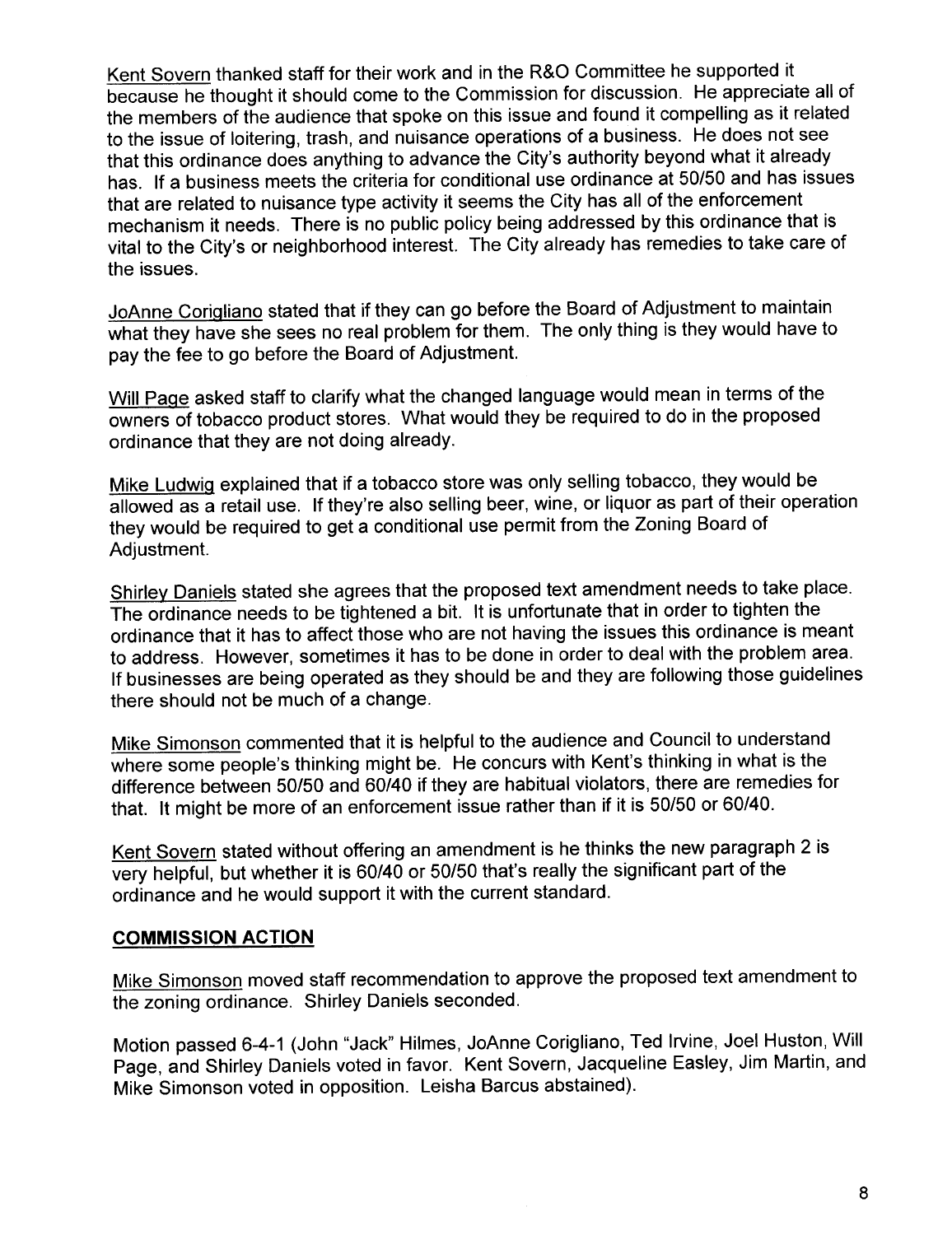Mike Ludwiq confirmed that the Commission did recommend the approval of the ordinance as presented by the vote of 6-4-1. On Monday night, the City Council will have a resolution on their agenda to set a date of public hearing on this ordinance for November 22,2010. The hearing starts at 5:00 p.m. Therefore, whoever wants to address the Council at that meeting should be there at 5:00 p.m.

Respectfully submitted,

 $M116$ 

Michael Ludwig, AICP Planning Administrator

MGL:clw

cc: File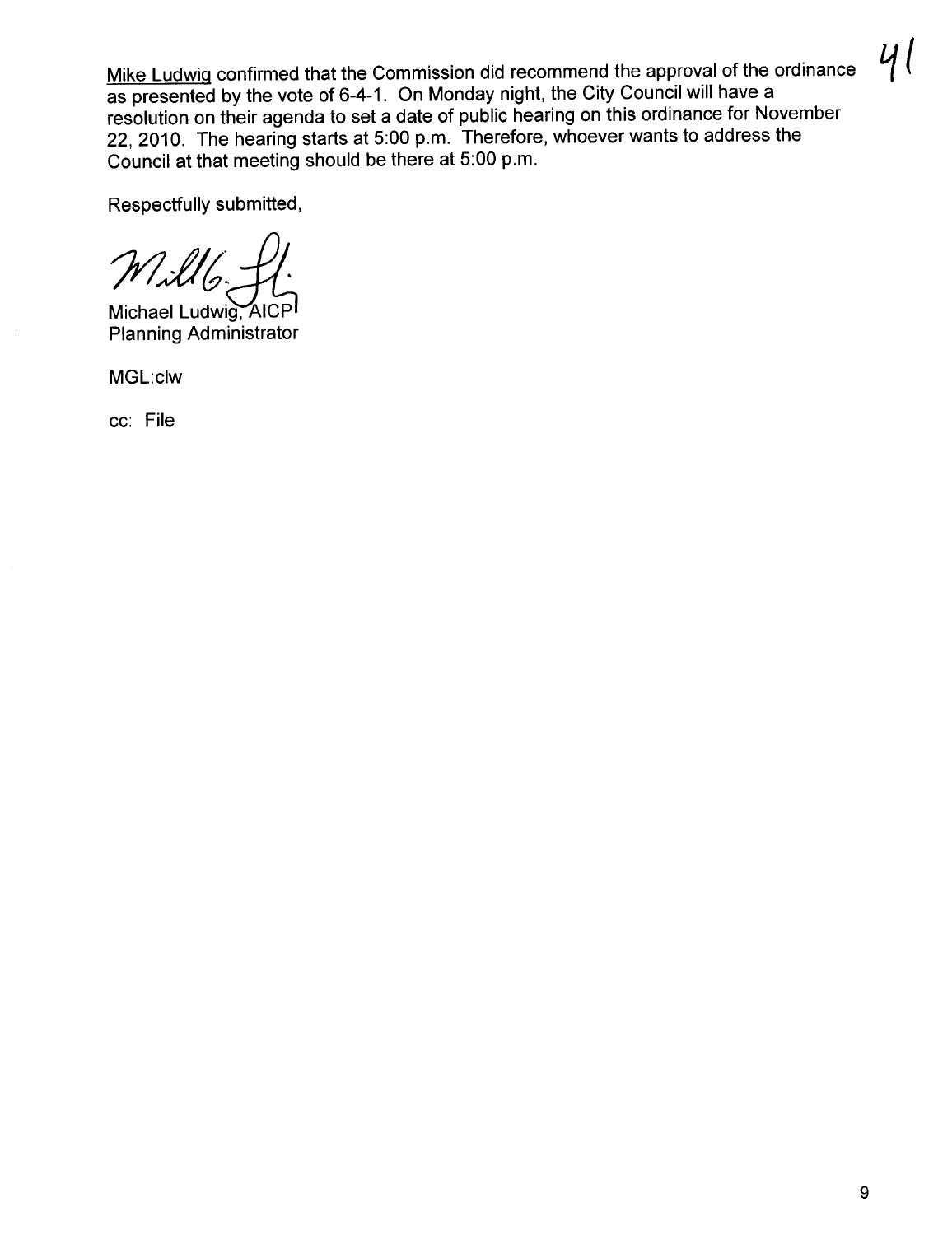#### Sec. 134-954. Selling of liquor, wine and beer.

In the C-2 general retail and highway-oriented commercial district, the following shall apply to the sale of liquor, wine and beer:

- (1) No business holding a liquor license or a beer or wine permit which is not operated as either (i) a grocery store or pharmacy at least-half 60% of whose gross income revenue is derived from the sale of merchandise other than tobacco products, liquor, wine or beer; or (ii) a restaurant, at least half of whose gross-income revenue is derived from the sale of prepared food and revenue is derived from the sale of prepared food and food-related services, may be located upon any premises, unless such business shall first have received a conditional use permit from the board of adjustment after public hearing. Notice of such hearing shall be provided to all owners of record of property within 250 feet of the subject property.
- (2) A business that declares a use as a grocery store, $\cdot$ pharmacy or restaurant shall be required to submit, upon demand from the zoning enforcement officer, an audit prepared and verified by a certified public accountant stating the percentage of gross revenue of the business derived from sales of liquor, wine beer, tobacco products, other merchandise and food related services.merchandise, other than liquor, wine, beer, tobacco products and food related services. Tab stops: Not at 0"  $\int$  Formatted: Strikethrough
- (23) The board shall grant a conditional use permit to a business holding a liquor license or a beer or wine permit only where the business, when operated in conformance with such reasonable conditions as may be imposed by the board, satisfies the following criteria:
	- a. The proposed location, design, construction and operation of the particular use adequately<br>safeguards the health, safety and general welfare of persons residing in the adjoining or surrounding residential area.
	- b. The business is sufficiently separated from the adjoining residential area by distance, residential landscaping, walls or structures to prevent any<br>noise, vibration or light generated by the noise, vibration or light generated by

Formatted: Indent: Left: 0", Hanging: 1.06",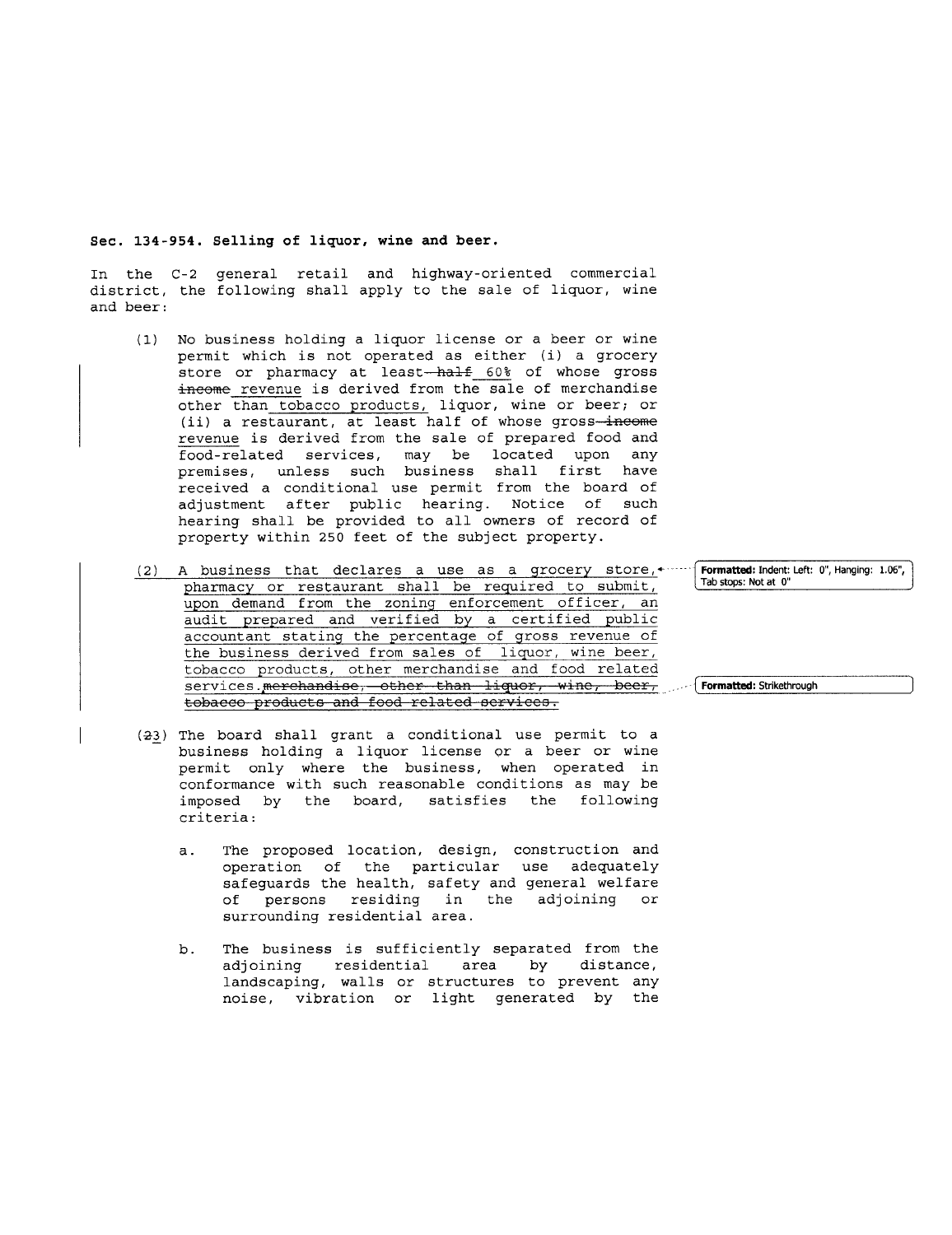business from having a significant detrimental impact upon the adjoining residential uses.

- c. The business will not unduly increase congestion on the streets in the adjoining residential area.
- d. The operation of the business will not constitute a nuisance.
- (34) Any conditional use permit so granted by the board shall be subject to the following general conditions, together with such additional special conditions as may be reasonably required by the board to ensure that the criteria in subsection (2) of this section are satisfied:
	- a. Any parking area provided for the use of customers of the business shall be illuminated at an intensity of at least one footcandle of light on the parking surface at all times.
	- b. The business shall comply with article iv of chapter 42 of this Code pertaining to noise control.
	- c. No sale of alcoholic beverages shall be made from a drive-through window.
	- d. Litter and trash receptacles shall be located at convenient locations inside and outside the premises, and operators of such business shall remove all trash and debris from the premises and adjoining public areas on a daily basis.
	- e. The conditional use permit is subject to amendment or revocation if the operation of the business becomes a nuisance or exhibits a pattern of violating the conditions set forth in the conditional use permit.
- (45) If the zoning enforcement officer determines at any time that the operation of such a business exhibits a pattern of violating the conditions set forth in the conditional use permit, the zoning enforcement officer may apply to the board to reconsider the issuance of the conditional use permit for such business. A copy of such application and notice of the hearing before